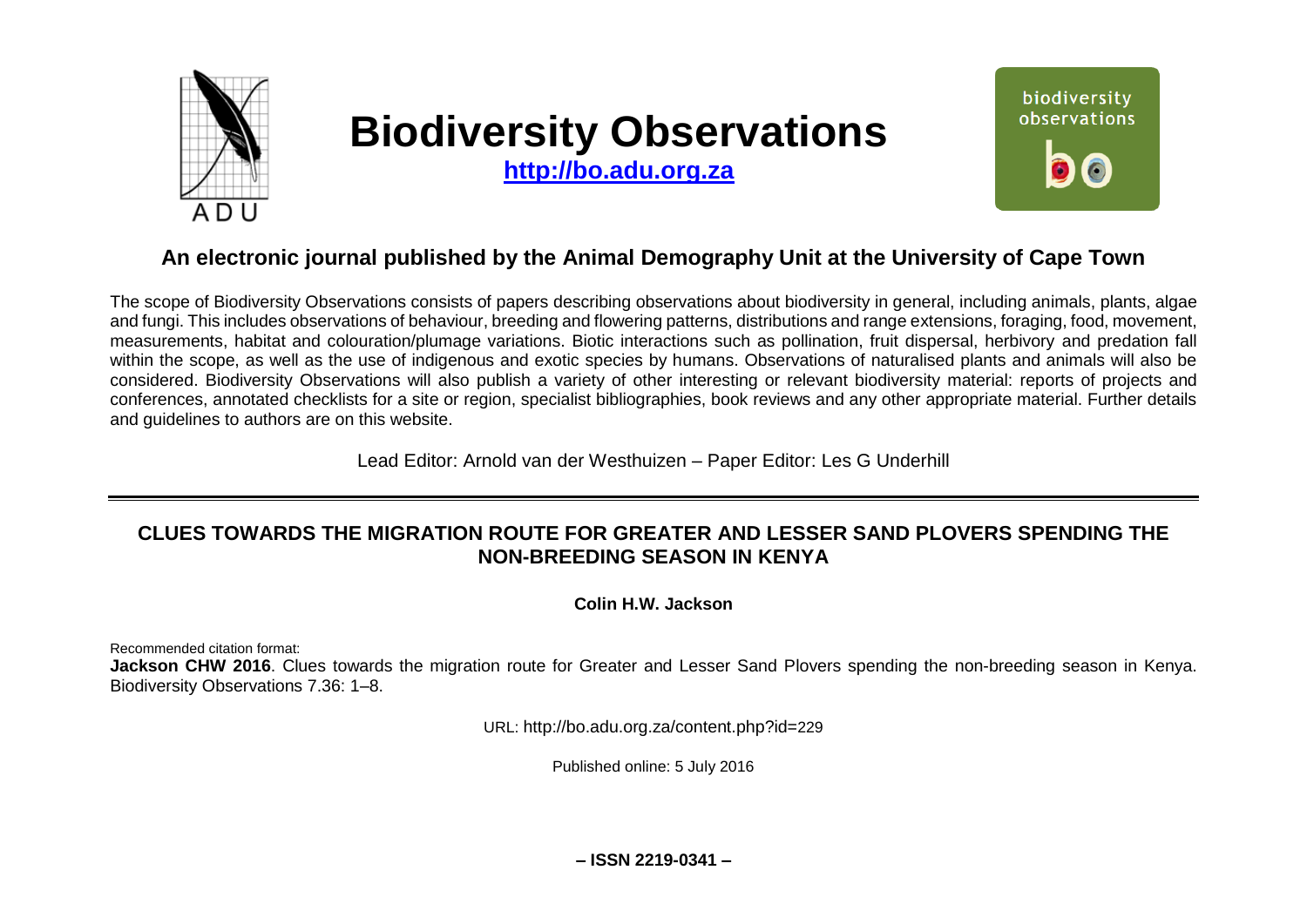

# **MIGRATION**

# **CLUES TOWARDS THE MIGRATION ROUTE FOR GREATER AND LESSER SAND PLOVERS SPENDING THE NON-BREEDING SEASON IN KENYA**

### **Colin H.W. Jackson**

A Rocha Kenya, PO Box 383, Watamu, Kenya and Animal Demography Unit, University of Cape Town, Rondebosch, 7701, South Africa

\*Corresponding author: [colin.jackson@arocha.org](mailto:colin.jackson@arocha.org)

## **INTRODUCTION**

The Lesser Sand Plover *Charadrius mongolus* and Greater Sand Plover *C. leschenaultii* are closely-related medium-sized, longdistance migrant waders. They both breed across central Asia and spend the non-breeding season in Africa, the Middle East, southern Asia and Australasia (Cramp & Simmons 1983, Higgins & Davies 1996, Balachandran 1998, Hirschfield et al. 2000). Despite often being common and occurring in large numbers surprisingly little is known about their breeding and non-breeding distribution or migration routes, particularly for those migrating west to the Middle East and Africa (Hirschfield et al. 2000; Delany et al. 2009).

Lesser Sand Plovers spending the non-breeding season the East African coast are considered to be the race *C. m. pamirensis* which breed in the high altitude mountainous regions of Kyrgyzstan, Tajikistan and Tibet (Cramp & Simmons 1983, Hirschfield et al. 2000, Delany et al. 2009). The Greater Sand Plovers which migrate to Kenya and the East African coast were previously considered to be the race formerly known as *C. l. crassirostris*, now reclassified as *C. l. scythicus* (Carlos et al. 2012). However careful analysis of museum specimens has shown that in fact East African birds are of the nominate race that breeds in north-western China (Hirschfield et al. 2000, Delany et al. 2009).

In both species the adults return to their breeding grounds annually. Young birds, however, mostly remain on the non-breeding grounds at the end of their first year and only migrate back to breed at the end of their second year (Cramp & Simmons 1983, del Hoyo et al. 1996, Higgins & Davies 1996).

The migration timing and route for Lesser and Greater Sand Plovers following the East Asia/Australasia Flyway into Australia are relatively well-known, in particular for the latter species for which geo-locator results have been obtained (Minton et al. 2011, 2013). However, migration routes remain a mystery for those populations following the Central Asia/South Asia Flyway to move south and west into south Asia, and the Central Asia/East Africa Flyway to the Middle East and onwards south to the east coast of Africa.

This paper presents new ringing recovery information relating to both species and suggests some possible options for their migration route between Kenya and their breeding grounds.

## **METHODS**

Lesser Sand Plovers and Greater Sand Plovers were caught, ringed and released in Kenya during regular wader-ringing sessions at Mida Creek, Watamu (3°19′S 39°57′E), between 1977 and 2014. Birds were trapped using mist-nets and each one ringed with a uniquely numbered metal ring and from 2010 all Lesser Sand Plovers, Greater Sand Plovers and Terek Sandpipers *Xenus cinereus* had a coloured leg flag with a unique two-letter inscription placed above the 'knee' of the right leg.

Each bird was aged where possible, to 'first year' and 'sub-adult' (those finishing their first year of life and entering the second year) and 'adult' (defined as 'more than one year old') by plumage characteristics described by Prater et al. (1977) and from personal observation (DJ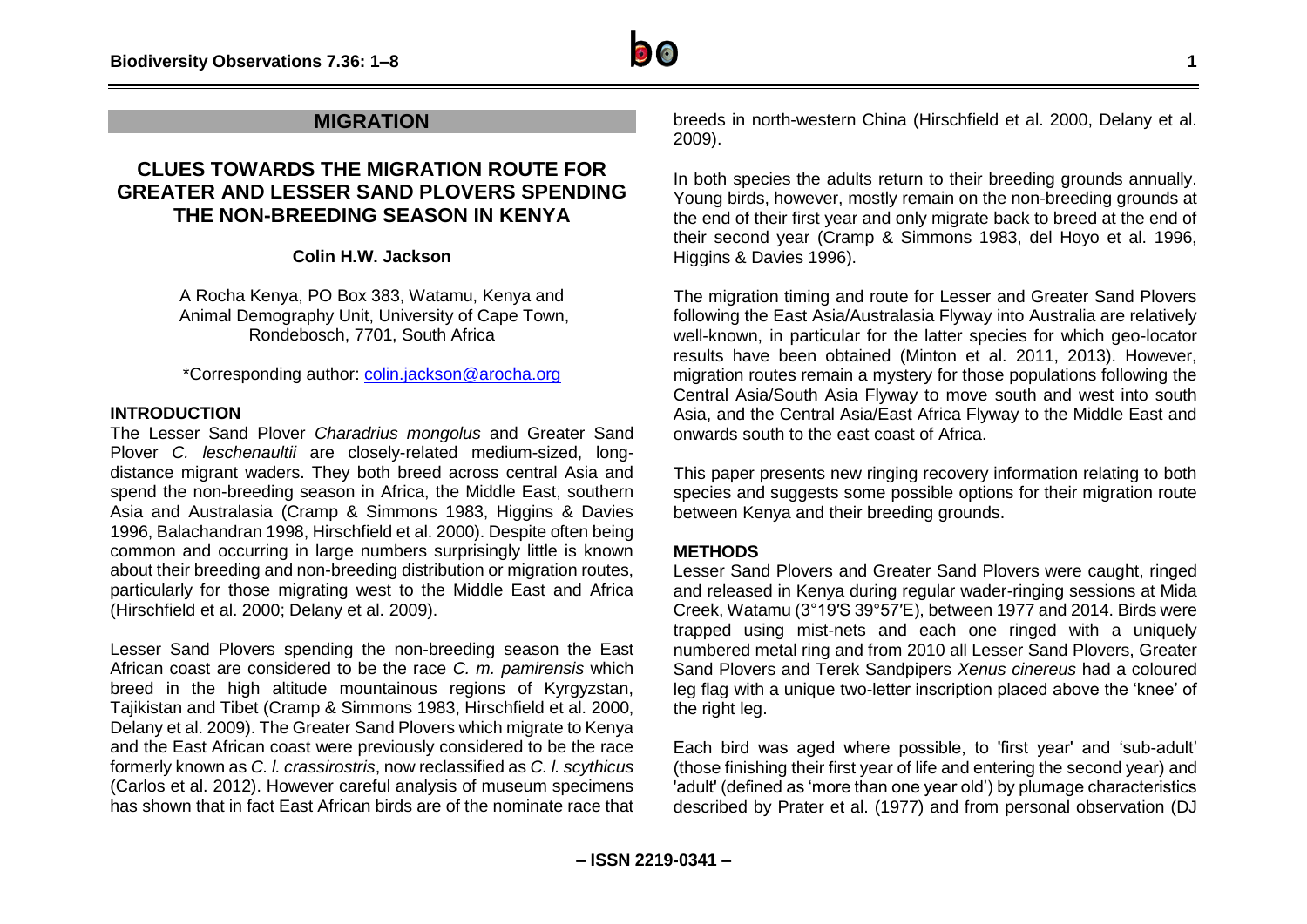

Pearson pers. comm. & own observations). On most birds the winglength, 'head' (bill + skull), tarsus, mass and primary moult score were measured.

## **RESULTS**

Over 10,000 waders were ringed at Mida Creek of which 1,097 were Lesser Sand Plovers and 1,262 Greater Sand Plovers, each therefore making up c.10% of the birds caught. Over 300 of each species were marked with colour flags.

In the fattening period before migration (January-May), adult Lesser Sand Plovers increased in mean monthly weight from 51.5 g in January to 68.7 g in May with the maximum recorded individual mass of 82 g (Table 1). For Greater Sand Plovers, the mean monthly mass for adults started at 74.7 g in January and peaked at 94.8 g in March with a maximum individual mass of 112 g (Table 1).

*Table 1 – Maximum and mean mass per month for adult Lesser and Greater Sand Plovers ringed at Mida Creek, Kenya, in the period leading up to migration, January–May.*

| <b>Lesser Sand Plover</b> |         |          |    | <b>Greater Sand Plover</b> |          |     |
|---------------------------|---------|----------|----|----------------------------|----------|-----|
| Month                     | Av mass | Max mass | n  | Av mass                    | Max mass | n   |
| Jan                       | 51.5    | 60       | 55 | 74.7                       | 99       | 41  |
| Feb                       | 53.2    | 63       | 92 | 81.2                       | 104      | 134 |
| Mar                       | 55.5    | 71       | 99 | 94.8                       | 112      | 130 |
| Apr                       | 63.2    | 82       | 88 | 92.2                       | 110      | 58  |
| May                       | 68.7    | 81       | 15 | 89.5                       | 101      | 5   |

#### **Ringing recoveries**

Until 2015 there had only been two recoveries of ringed birds from all waders ringed on the East African coast: a Lesser Sand Plover recovered on the Pakistan coast in 1985 and a Terek Sandpiper controlled on its nest in Finland in 2008 (Ringing Scheme of East Africa unpubl. data). Over 150 re-sightings of flagged birds have been made at Mida Creek and the adjacent Watamu beach spanning all years since 2010. Three Greater Sand Plovers have been seen with colour flags at Sabaki River Mouth c. 27 km to the north and one colour-flagged Terek Sandpiper was observed at a roost on saltworks at Gongoni c. 45 km north of Mida Creek.



**Figure 1** - Greater Sand Plover with flag 'TA' photographed at Modhava Beach, Mandvi, India, 10 April 2015. Photo: Prashant Tewari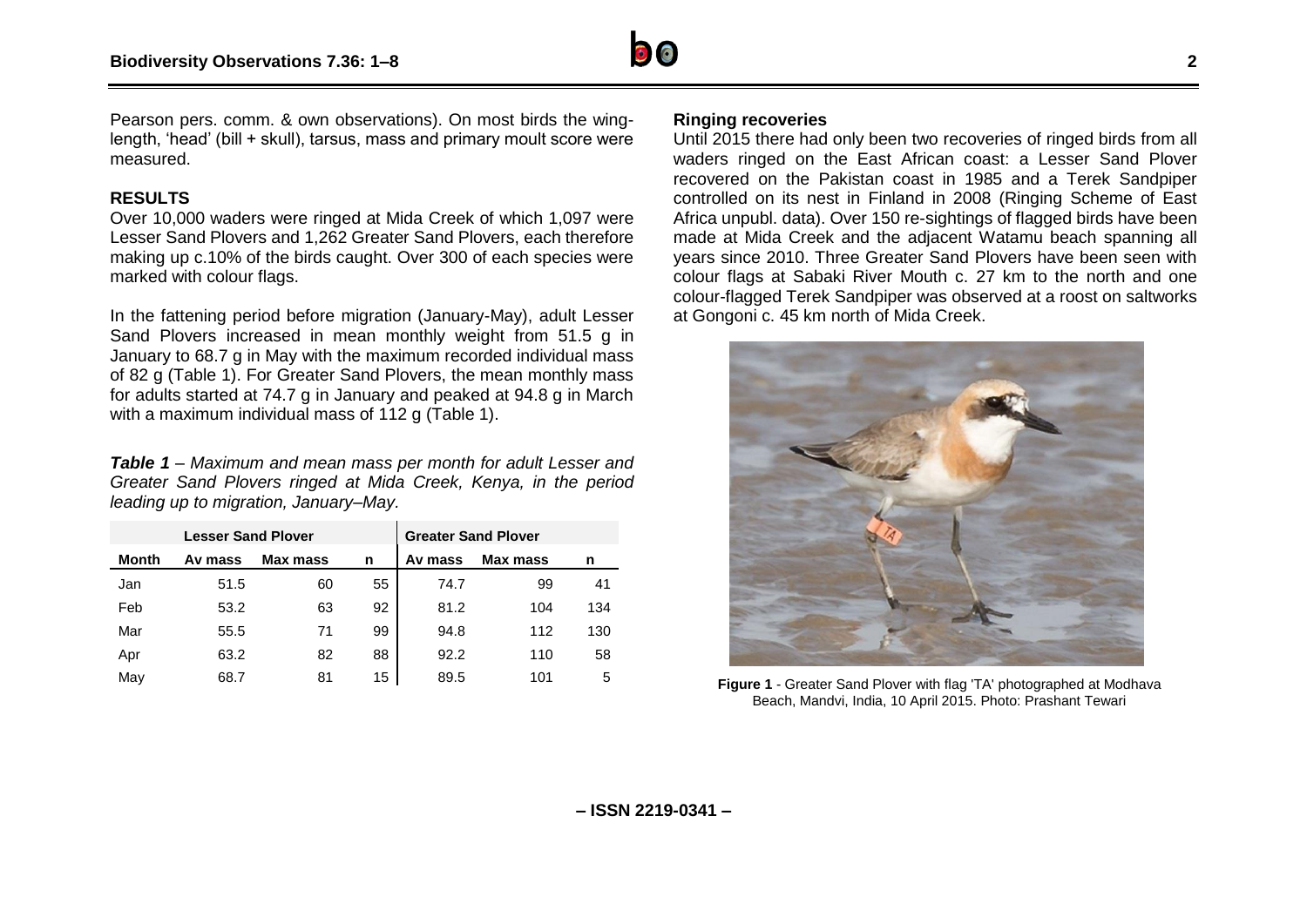

On 10 April 2015 a Greater Sand Plover with an orange leg flag and the inscription 'TA' was photographed on Modhava beach near Mandvi, Gajarat, India (22°46'N 69°26'E) (Fig.1). This was ringed as Nairobi Museum A70821 on 8 November 2004 at Mida Creek by A Rocha Kenya as an adult. It was then retrapped on 16 September 2013 at Mida Creek also by A Rocha Kenya when the leg flag was attached. Remarkably, a year later on 29 March 2016 the same Greater Sand Plover—orange flag 'TA'—was photographed again at the same Modhava beach, Mandvi, India (Table 1, Fig 1). This was the first recovery of a Greater Sand Plover from the East African coast. There is one other recovery of this species in Africa—one ringed on the Sudanese Red Sea coast in September 1981 and killed on its nest in Syria the following April (Nikolaus & Backhurst 1982).



**Figure 2** - Greater Sand Plover with flag 'TA' photographed on Modhava Beach, Mandvi, India on 29 March 2016. Photo: Suman Parekh

*Table 2 - Ringing and recovery details of Lesser and Greater Sand Plovers involving East Africa*.

#### **Lesser Sand Plover** *Charadrius mongolus*

| A43250 | 12.12.1982 | Mida Creek, Kenya           |                    |  |
|--------|------------|-----------------------------|--------------------|--|
|        | 3.9.1985   | Shadi Kor, Pasni,           | 4,065 km; 2y,      |  |
|        |            | Baluchistan, Pakistan,      | 8m, 22d            |  |
|        |            | 25° 13N, 63° 30E            |                    |  |
|        |            |                             |                    |  |
| F00344 |            | 20.1.2013 Mida Creek, Kenya |                    |  |
|        |            | Modhava, Mandvi,            | $4,318$ km; $3y$ , |  |
|        | 22.5.2016  | Gujarat, India; 22°46'N     | 4m, 1d             |  |
|        |            | 69°26'F                     |                    |  |

#### **Greater Sand Plover** *Charadrius leschenaultii*

| A42779 | 7.9.1981  | Suakin, Red Sea coast,<br>Sudan; 19°08'N 37°17'E       |                           |
|--------|-----------|--------------------------------------------------------|---------------------------|
|        | 3.4.1982  | Habara, Syria; 35°40'N,<br>37°45'E                     | 1,838 km;                 |
| A70821 | 8.11.2004 | Mida Creek, Watamu,<br>Kenya                           |                           |
|        | 16.9.2013 | Mida Creek, Watamu,<br>Kenya                           | 0 km; 8y, 10m,<br>10d,    |
|        | 10.4.2015 | Modhava, Mandvi,<br>Gujarat, India; 22°46'N<br>69°26'F | 4,318 km; 10y,<br>5m, 3d  |
|        | 29.3.2016 | Modhava, Mandvi,<br>Gujarat, India                     | 4,318 km; 11y,<br>4m, 22d |

On 22 May 2016 a Lesser Sand Plover with a white leg flag 'S0' was also photographed on the same Modhava beach near Mandvi, India as the March record of the Greater Sand Plover, by the same photographer, Mr Suman Parekh. This is only the second recovery of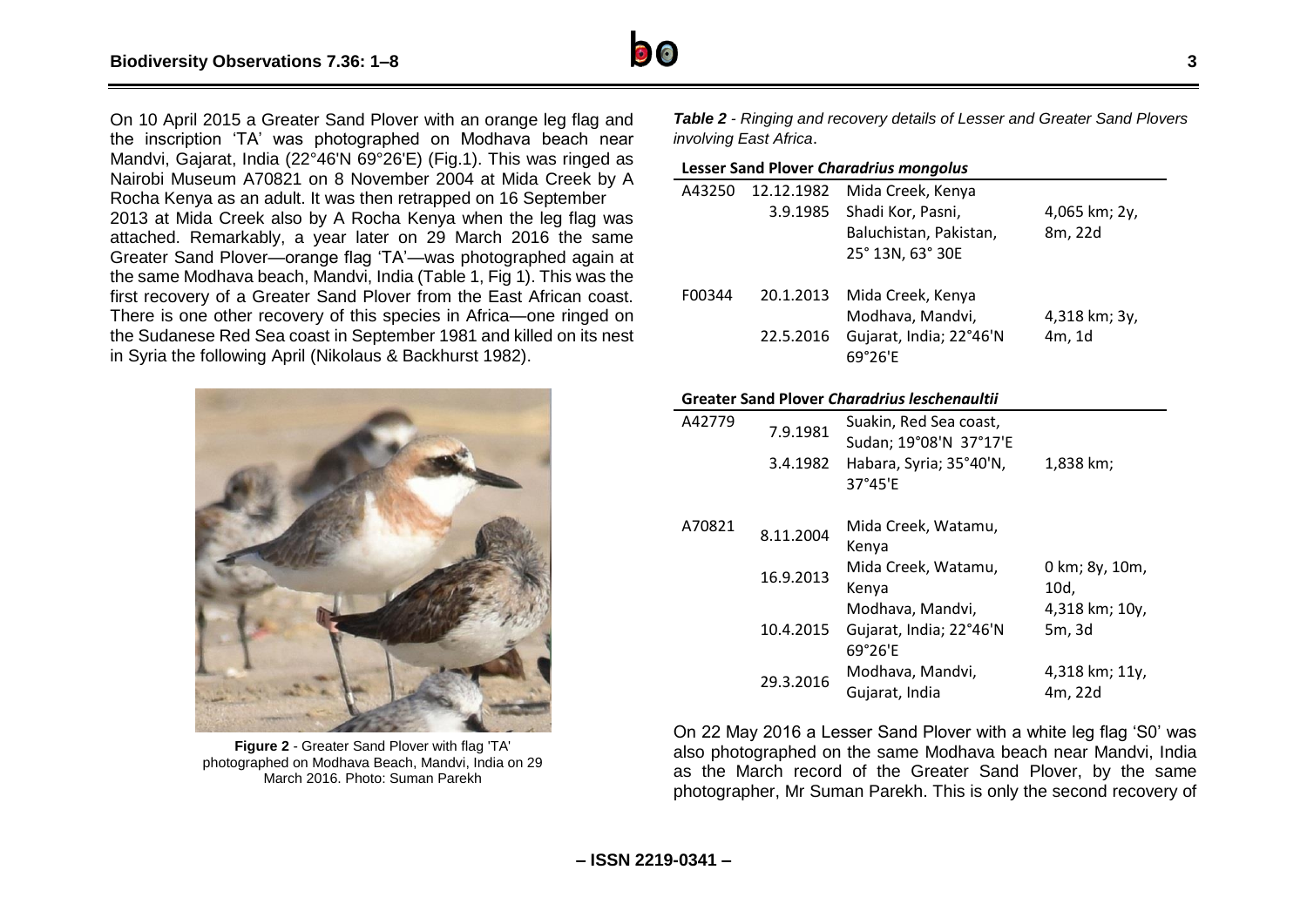

this species in Africa. Details of all recoveries to date for Lesser and Greater Sand Plovers relating to East Africa are given in Table 2.

#### **DISCUSSION**

Lesser Sand Plovers spending the boreal winter in Kenya are of the race *pamirensis* that breed in the Pamir Mountains with a westerly limit of Tajikistan and Kyrgyzstan. The bird recovered in September 1985 on the Pakistan coast fits well for a migrant stopping en route from these more westerly breeding grounds to its non-breeding grounds in Kenya. From Pakistan a natural route south would follow the eastern coastline of the Arabian Peninsula and from there across the Horn of Africa, down the Somali coast and to Kenya. Similarly, the recovery during the northward migration in May from Mandvi, India, is from the same general area being c. 650 km west of the Pakistan site, perhaps suiting a route to the more easterly breeding areas for *pamirensis* in north-west China, a maximum distance of 2,500-2,900 km from Mandvi. The relatively late date of the Indian recovery fits with other observations of Lesser Sand Plovers having a delayed northward migration (Pearson & Britton 1980, Keijl et al. 1998). The likely reason for this being that Lesser Sand Plovers, whilst not breeding in the high arctic, breed at high altitude where climatic conditions conducive to breeding such as warmer temperatures and melt of snow cover occur later than at lower altitude (Keijl et al. 1998).

The Greater Sand Plover ringed on the Sudanese coastline of the Red Sea and recovered breeding in Syria (Table 2) confirms that at least some birds of the race *columbinus* spend the non-breeding season along the Red Sea. Greater Sand Plovers spending the non-breeding season in Kenya are of the nominate race *leschenaultia,* most likely from the western end of the *leschenaultii* breeding range in north-west China because birds from the east are known to migrate south-east to Australia (Minton et al. 2013). While there are yet to be any recoveries

during the southward migration, it is not unlikely that they follow a similar route as Lesser Sand Plovers given that the breeding grounds more-or-less overlap. Evidence from the recovery at the same location on the northward migration of both Lesser and Greater Sand Plover would reinforce the probability of both species using a similar route. The Greater Sand Plover 2016 recovery in India was eight weeks earlier than the subsequent sighting of the Lesser Sand Plover which matches the lower altitude that Greater Sand Plovers breed at, where breeding conditions are reached at an earlier date than on the high altitude steppe where the Lesser Sand Plovers breed.

The sightings of flagged birds both at the ringing site on Mida Creek and at the nearby Watamu beach (c. 3 km from the ringing site) confirm the level of site fidelity Lesser and Greater Sand Plover have during the non-breeding season. The sightings of birds at Sabaki River Mouth are indications that local movements occur of birds from Mida to other foraging and roosting sites in the area.

Perhaps of particular interest is the attempt to understand the more specific route that the Lesser and Greater Sand Plovers take to reach the stopover site on the Indian coast. More information is available for Greater Sand Plovers which we shall focus on in this discussion. From work done in Australia, Greater Sand Plovers leave Broome in northwestern Australia and fly non-stop to Vietnam or the Philippines, a distance of 3,800 km (Minton et al. 2013). The mean weight of Australian birds in March just before they depart in early April is 98.1 g and the maximum mass for an individual is 134 g with almost 10% of adults during this period weighing more than 110 g (Australasian Wader Studies Group unpubl. data). Kenyan birds, on the other hand, had a maximum monthly mean of 94.8 g (3.5 g less than Australian birds) and maximum mass of 112 g (22 g less than Australian birds), and yet the distance to the stopover site in India is c. 500 km farther (4,300 km). If the fat load necessary for Australian birds to reach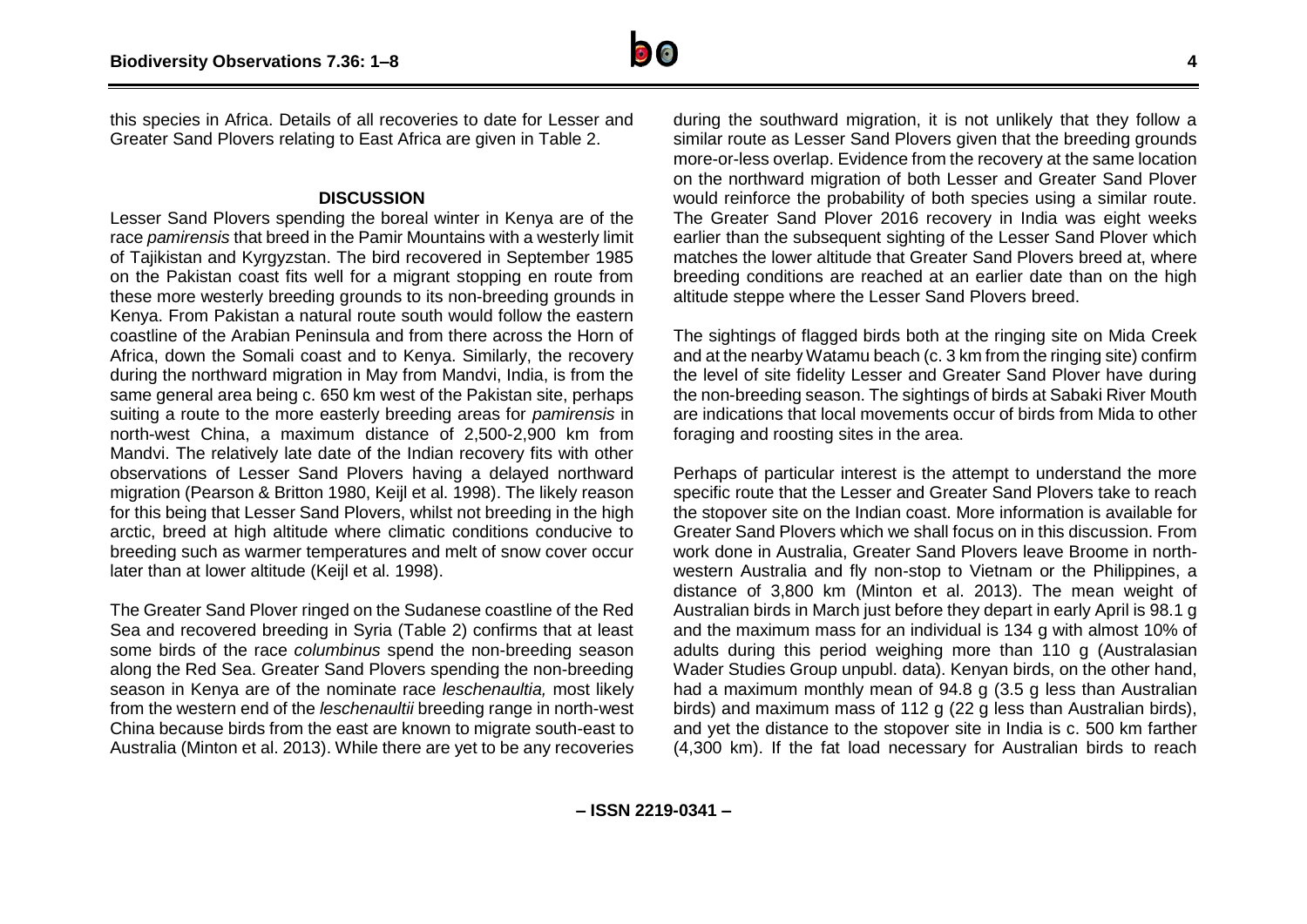

Vietnam is the full load of up to 130 g, then it should mean that Kenyan birds would fall short of the stopover site in India. The alternatives are:

- 1) Australian birds fatten up more than is needed to reach the first stopover (e.g. Vietnam) site in order to reduce the time necessary to fatten further for the next 3,100-4,500 km flight to the breeding grounds.
- 2) Kenyan birds use an intermediary stopover site which the lower fat load will enable them to reach and where they can fatten further for the leg to India.

The first alternative is unlikely. Birds will always minimise the amount of weight they need to carry for flight (Newton 2010). If Kenyan birds fatten to around 100–110 g before departure to take them 4,300 km, then Australian birds are carrying probably 30 g or more of additional



Fig 3 - Lesser Sand Plover with flag 'S0' photographed on Modhava Beach, Mandvi, India on 22 May 2016. Photo: Suman Parekh

weight which is unlikely to be worth the effort. This might only be so if foraging conditions at stopover sites on the southern Asian coast are particularly poor. But all indications are that these foraging sites are rich for shorebirds with many thousands using them for passage and for the non-breeding season (Buckton & Safford 2004, Zou et al. 2008).

More likely is the second alternative. On the east coast of the Arabian Peninsula, one place stands out as the most likely stopover site. This is Barr al Hikman in Oman (20°30'N 58°12'E) which is a known nonbreeding and stopover site for many thousands of waders (Evans & Keijl 1993, Green et al. 1994, Green & Harrison 2008, Klaassen & de Fouw 2008, Delany et al. 2009). The distance from Mida Creek to Barr al Hikman is 3,350 km and from Barr al Hikman to Mandvi, India, c. 1,200 km. Flying at an average speed of 50 km/h (Minton et al. 2013) the first leg would take approximately three days and the second leg just 24 hours. With good feeding conditions in Oman, birds could probably gain sufficient fat to make this second leg in just 7–10 days. Pearson & Britton (1980) suggested that Greater Sand Plovers depart Kenya in the second half of April. However this does not fit the dates of the recoveries in India (29 March and 10 April). Regular counts in every five-day period (pentade) over two years at Mida Creek suggested that in fact Greater Sand Plovers start to leave as early as the first week of March (C. Jackson in press). A bird leaving Mida, therefore, on 10 March would reach Barr al Hikman after three days, on 13 March. The 1,200 km flight to India would take just 24 hours, thus to reach there by 29 March, a bird would have a good 10–14 days in which to feed and put on sufficient fat to make the next leg of the journey which is more than enough; a week would probably be sufficient.

To test this, I applied the flight range estimation formula proposed by (Castro & Myers 1989):

Range = 26.88 \* S \* L1.614(M<sup>1</sup> -0.464 – M<sup>2</sup> -0.464)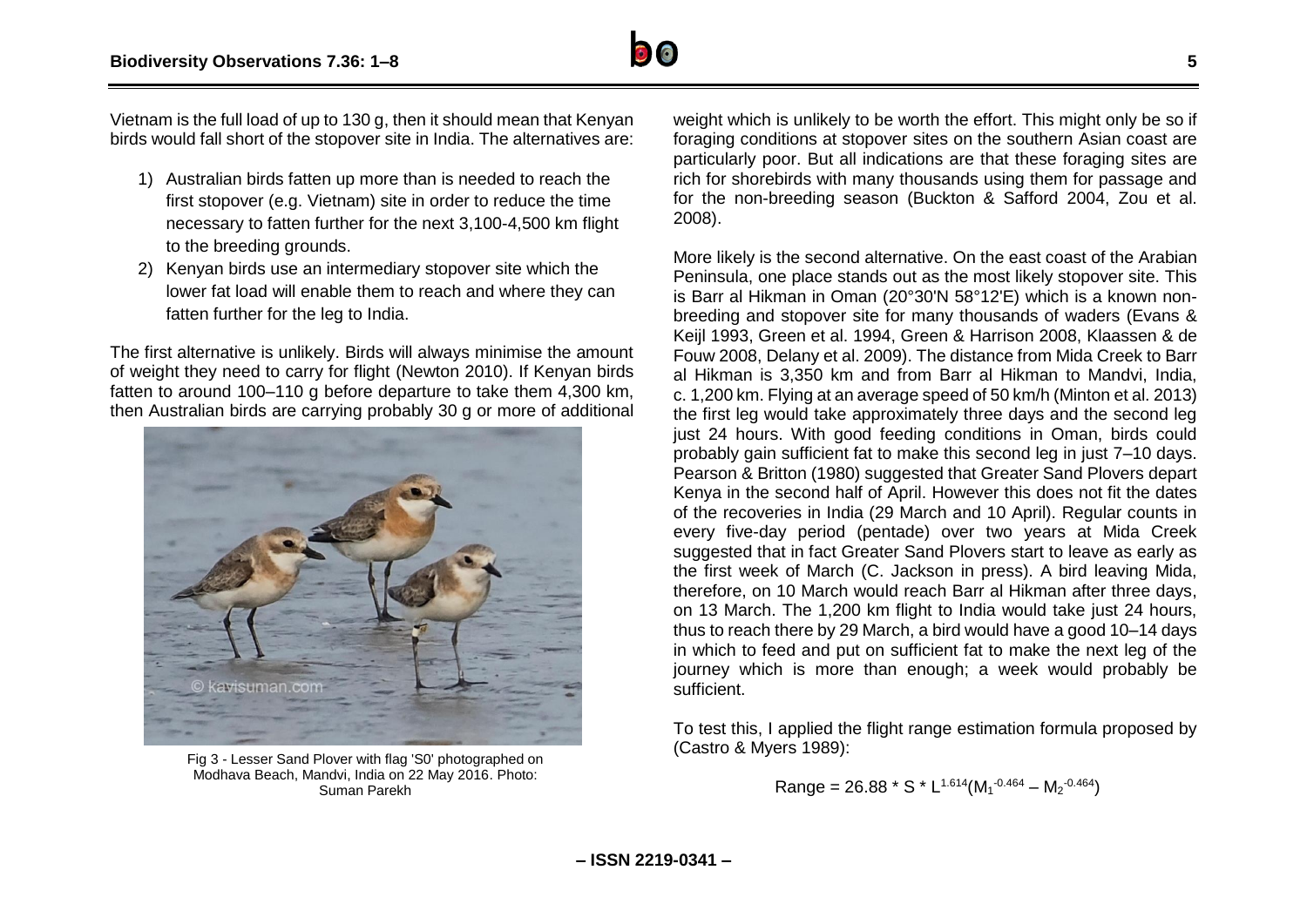

Fig 4 - Presumed route (white line) of Greater Sand Plovers *Charadrius leschenaultii leschenaultii* returning to breeding grounds (orange block) from non-breeding grounds in Kenya via Barr al Hikman, Oman, (green marker) and Mandvi, India (red marker). The red line connects the ringing site of a Greater Sand Plover on the Red Sea to its nesting site in Syria where it was recovered. The yellow block marks the breeding range of *C. l. columbinus* and brown the range of *C. l. scythicus.*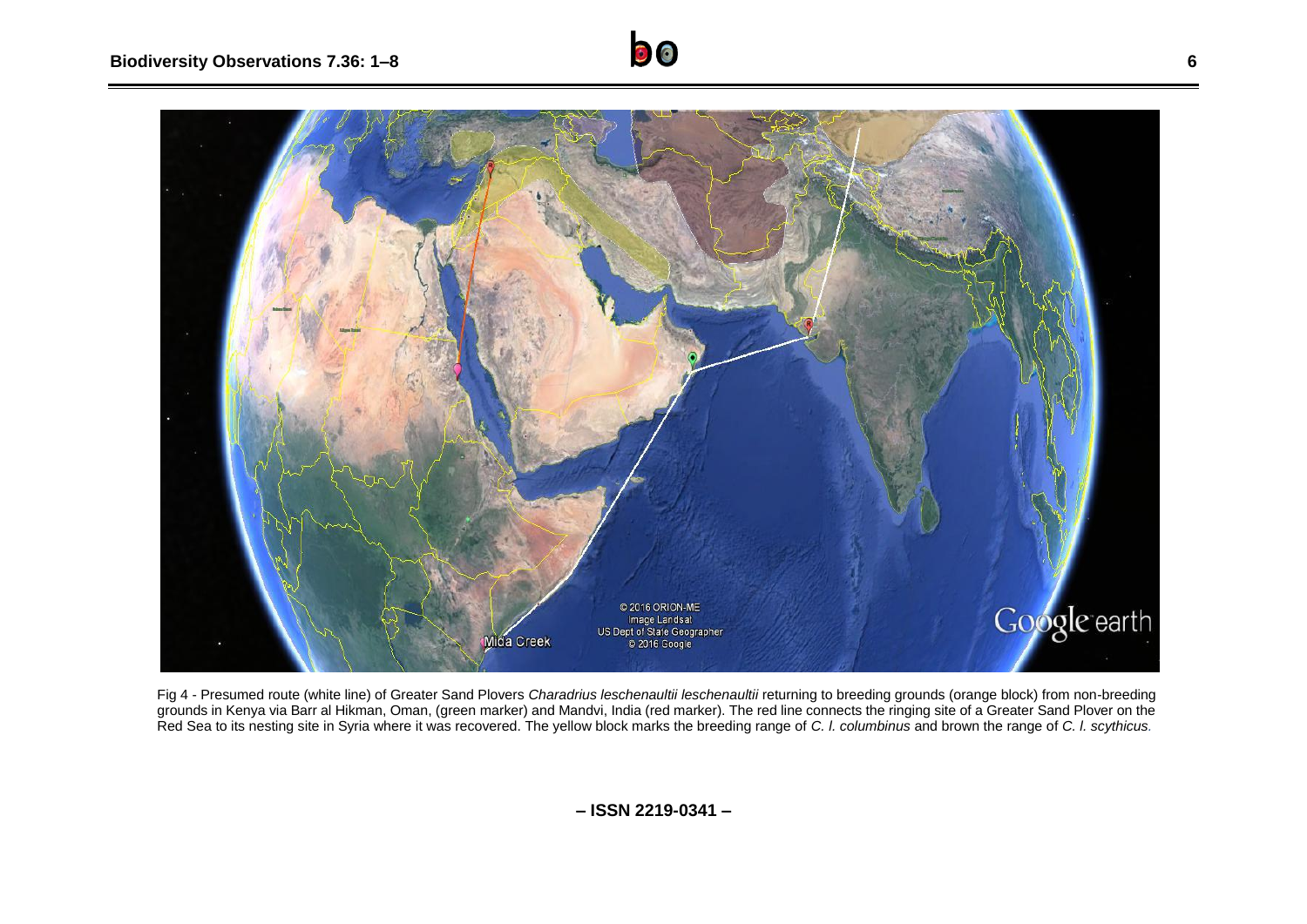

Taking S (flight speed) to be 50 km/h, L (wing-length) = 14.6 cm,  $M_1$ (mass at end of flight) = 60 g and  $M_2$  (mass at start of flight) = 105 g gave an estimated range of 3,482 km. This is an almost perfect match for the distance from Mida Creek to Barr al Hikman particularly because birds will tend to add extra fat as 'insurance' against encounters with unexpected delays such as poor weather and headwinds (Newton 2010).

It would therefore seem plausible that the return migration strategy for the Greater Sand Plovers (and the likely strategy for Lesser Sand Plovers as well) which spend the non-breeding season on the East African coast, is to make a single flight north to Barr al Hikman where they fatten briefly for a further shorter flight to the north-west Indian coast. Here they stop for sufficient time to fatten again in order to make the remaining leg to the breeding grounds in west and north-western China between 2,000–3,000 km to the north-east.

Further recoveries of flagged or ringed birds are needed to confirm this strategy, particularly at Barr al Hikman, Oman. Unfortunately, much of the wader study fieldwork which has been done there has focused on the months of the northern winter, rather than on the passage migration period of March to May. Thus there have not been observers present to watch for marked birds. Ideally, focused ringing should be carried out at Barr al Hikman over these months, together with a diligent search for flagged birds. The beaches near Mandvi in India would also appear to be an important location to survey with ringing and further observations in order to better understand the full migration strategy of these two handsome species.

#### **ACKNOWLEDGEMENTS**

I am grateful to Les Underhill for his encouragement to write this and input to point me the right direction. Major thanks are due to both David Pearson and to Clive Minton and the Wader Study Group of Australasia for access to ringing data to compliment my own. Without the many enthusiastic and competent volunteers helping to put up

nets, extract, carry and release birds, and generally help with the ringing operations, none of this would have been possible. Parekh 'Suman' and his son took their time to make sure they got photographs of the flagged birds on Mandhava Beach which has given the main key to begin to unlock the secret of the sand plover migration. Thank you, and please keep photographing waders.

### **REFERENCES**

**Balachandran S 1998**. Population, moult, biometrics and subspecies of Large Sand Plover *Charadrius leschenaultii* wintering in southeast India. Journal of the Bombay Natural History Society 95: 426–430.

**Buckton ST, Safford RJ 2004**. The avifauna of the Vietnamese Mekong Delta. Bird Conservation International 14: 279–322.

**Carlos CJ, Roselaar CS, Voisin J-F 2012**. A replacement name for *Charadrius leschenaultii crassirostris* (Severtzov, 1873), a subspecies of Greater Sand Plover. Bulletin of the British Ornithologists' Club 132: 63–65.

**Castro G, Myers JP 1989**. Flight range estimates for shorebirds. Auk 106: 474–476.

**Cramp S, Simmons KEL (eds.) 1983**. Handbook of the birds of Europe, the Middle East and North Africa. The birds of the Western Palearctic: III. Waders to gulls. V. III Available at: http://www.vliz.be/en/imis?refid=4894 [2014, August 12].

**Delany S, Scott DA, Dodman T, Stroud D 2009**. An atlas of wader populations in Africa and western Eurasia. Wetlands International.

**Evans MI, Keijl GO 1993**. Spring migration of coastal waders through the Saudi Arabian Gulf in 1991. Sandgrouse 15: 56–84.